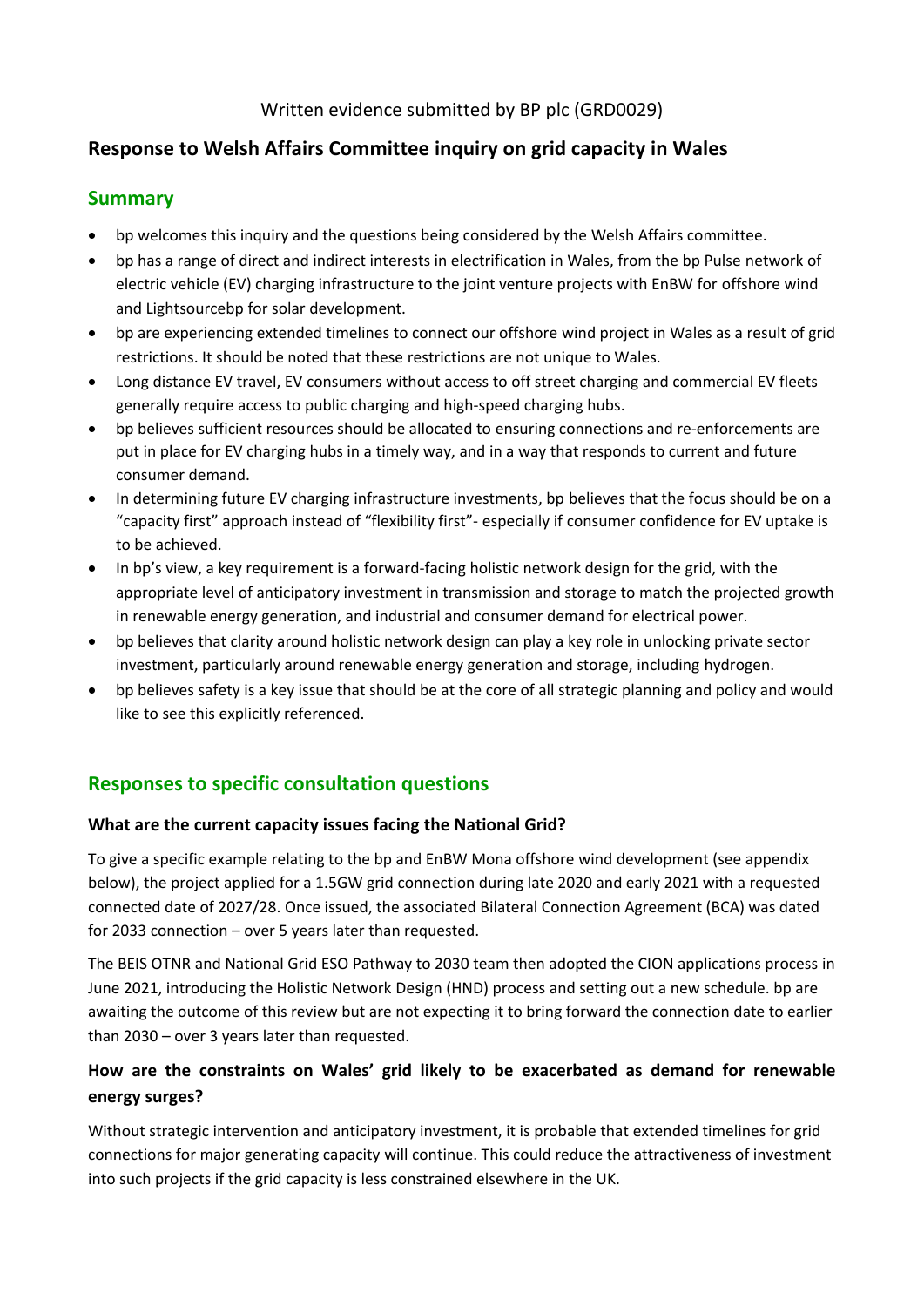#### **How can Wales unlock the grid and ensure that it is ready for future demand?**

bp believes this should be an output of a strategic holistic network design.

bp welcome the work Ofgem and grid operators have been carrying out aiming to ensure that the energy system facilitates the roll-out of EV charging infrastructure by market providers such as bp pulse. bp sees the upcoming ED2 price control period as an opportunity for Distribution Network Operators (DNOs) to deliver EV infrastructure in an agile, timely way, driven by market demand.

bp believe the best way to achieve this is with anticipatory investment, and would suggest that the moment additional EV charging capacity is demanded by the market is much too late to begin the process of securing investment for it.

In bp's view, ensuring that EV infrastructure providers can continue to rollout infrastructure ahead of demand will drive forward the transition from ICE vehicles to EVs.

At the same time, bp recognise there is uncertainty in some areas. bp would favour automatic or agile uncertainty mechanisms, so that DNOs can respond quickly as specific demand crystallises. bp are also keen to ensure that DNOs are sufficiently resourced to respond quickly to the inevitable increase in demand in both engineering and administration.

#### **What can be done to incentivise investment in grid flexibility, in particular vehicle to grid technology and 'smart' charging?**

Many of those who already make use of at home or at work charging already likely use smart charging  $$ and the government's Electric Vehicles (Smart Charge Points) Regulations 2021 (the "EV Smart Charge Point Regulations") require all new private charge points to have certain 'smart' features from 30 June 2022.

bp would note wider industry concern around the implementation of the EV Smart Charge Point Regulations. Whilst broadly welcome, the timescales for implementation currently in place will be hard for the sector to meet. Industry is seeking to work with the government and regulators to help ensure the smooth implementation of these regulations without disruption to charging point installations.

Emerging technologies, like 'vehicle to grid', will require closer collaboration between regulators and industry. bp's view is that too much focus on flexibility solutions may have the unintended consequences of delaying EV infrastructure roll-out in the UK. The development of new technology in a fast-evolving sector can mean that some stakeholders / investors, such as local authorities, are nervous about investing in technology that they fear could become quickly out of date.

bp believes that it is key that both charge point owners and charge point operators are appropriately incentivised to keep the infrastructure network adequately maintained and updated to help ensure consistency for consumers.

#### **What should be done to ensure that the grid, particularly in rural areas, can cope with the extra demand that will be generated from the transition to electric vehicles?**

The costs of local grid connection, particularly for the faster charge points, can be prohibitive for private investors. The lack of standardisation of connection costs can make it harder to plan effectively for a broader national rollout and risk leaving areas of the country behind.

For example, rural areas have historically had lower levels of private investment, which is likely due to lower expected utilisation pending increased adoption of EVs.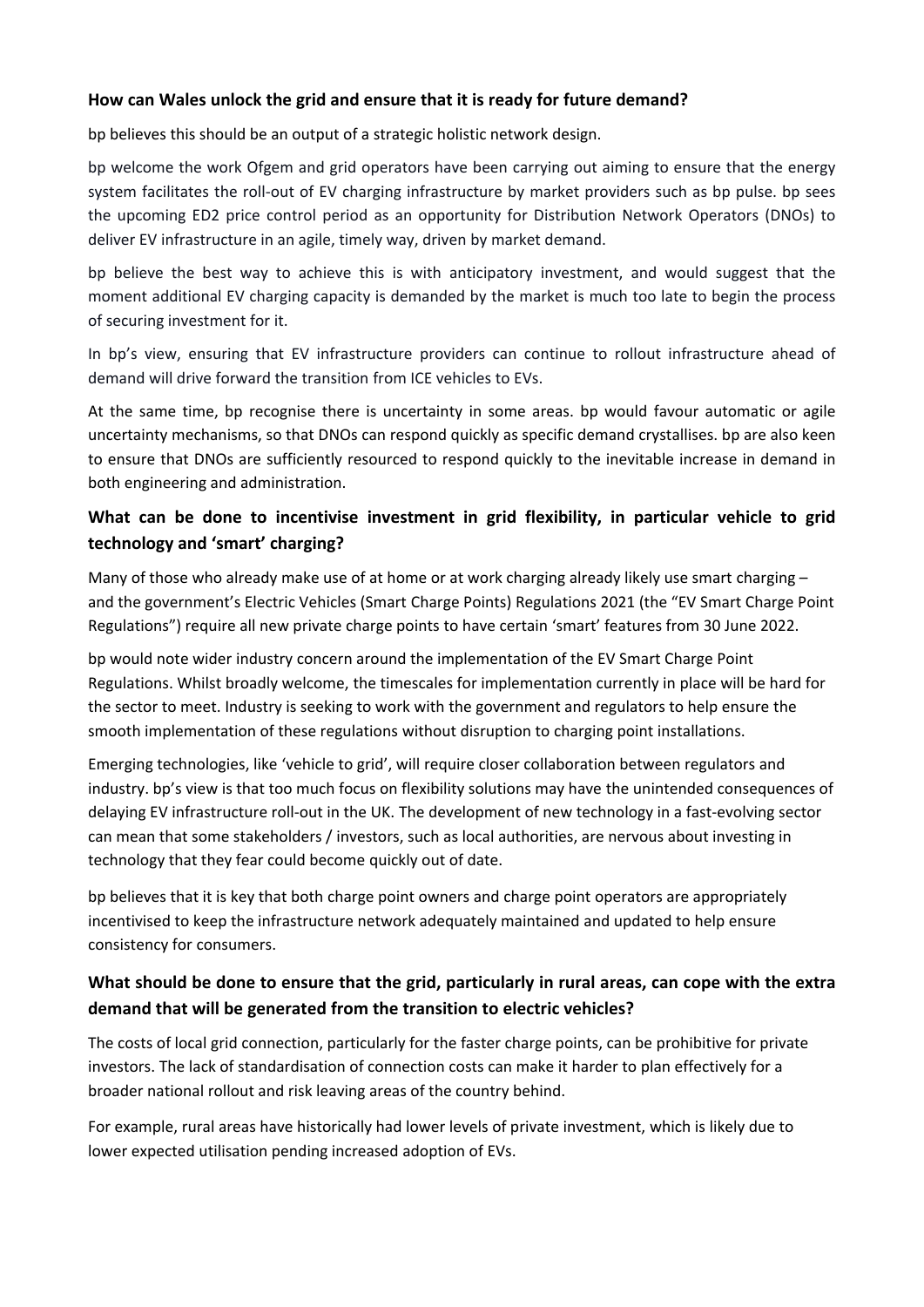Where the grid connection costs are significantly above market rates or where utilisation is expected to be low, the case for private investment is significantly weaker. Such areas may therefore benefit, at least in the short term, from additional public investment – helping ensure a level playing field where all operators can obtain access to power at fair market rates.

As such, DNOs will play a significant role in ensuring that UK charging infrastructure is rolled out to meet market demand. bp believes it is vital that Ofgem both allows and ensures that DNOs are focused on delivery of high-speed charging connections at pace, and most of all are able to invest, whether that's in capex (the infrastructure) or opex (the people).

bp pulse is also looking at innovative technological solutions that could be deployed that would better enable rural or low demand areas access to EV charging infrastructure with less demand on large scale grid connections. Battery-integrated ultra-rapid chargers (the first of a kind in the UK), which only require a modest grid connection, can deliver ultra-rapid charging speeds of up to 150kW. This type of charger will help us to bring ultra-rapid charging to more places, in turn helping to level up the provision of EV charging across the country.

### **What level of anticipatory investment in grid capacity is required by the UK Government in order to ensure that Wales can deliver its decarbonisation roadmap?**

bp believes this should be an output of a strategic holistic network design.

### **How can the UK Government, the Welsh Government and Ofgem work together to improve grid capacity?**

bp believes the following objectives should feature in any strategic plan:

- **Risk management** is a key factor for any project and developers in the current regime and carries substantial risk in developing projects. In bp's view, the strategy should recognise all the key risk elements faced by current and future developers / users and ensure robust mitigation plans.
- **Scheduling of network installations, reinforcement and expansion** should be clear and pragmatic to ensure future developments / users are not physically constrained from a connection perspective or Transmission Entry Capacity (TEC) curtailed during operation, while existing developments / users are not penalised with excessive Anticipatory Investment (AI). In bp's view, the strategy should provide a clear roadmap for all foreseen developments / users as well as opportunistic interconnectors and maturing technologies.
- **Spatial planning** should be wide ranging and provide clear strategies for addressing environmental impact, social impact and risk management. Spatial planning also provides an opportunity to review anticipatory pre-investment in key areas. Spatial planning should also seek to alleviate the risk of planning and consent processes with pre-approved envelopes of development and area reservation identified.
- **Technology, reliability, availability, and cost** are further factors to be addressed, to help ensure flexibility is incorporated for developers, in any strategic approach.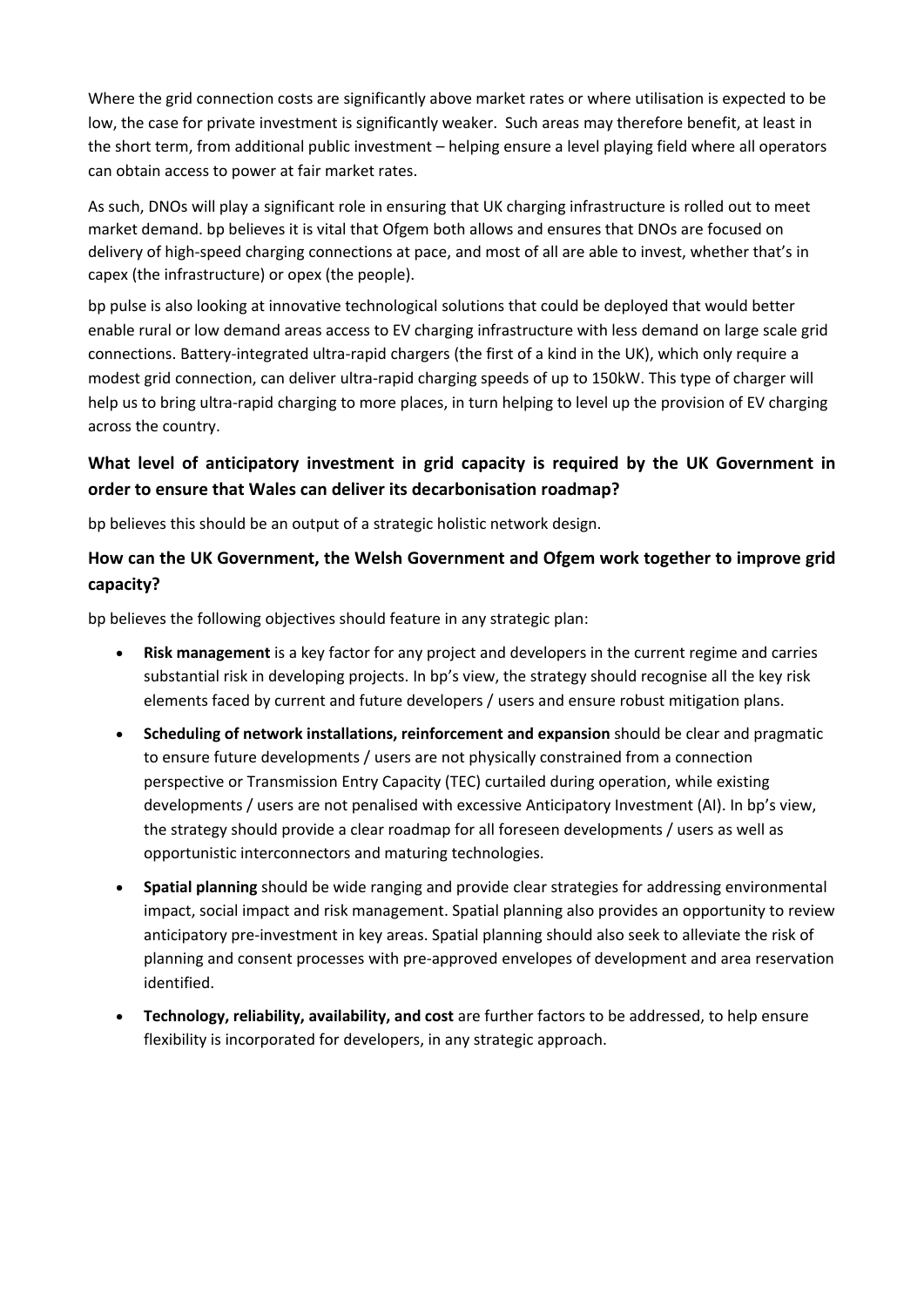### **bp Pulse overview**

bp Pulse assembles and supplies electric vehicle (EV) charging equipment for domestic, commercial and public locations, operating home, commercial and public charging infrastructure, and providing the products and services that facilitate access to these. bp were one of the first companies to bring private investment to Wales for the installation of rapid chargers and were the first company to operate any ultrafast chargers in Wales.

bp believe that any car or van user should feel that they can confidently access fast and convenient EV charging infrastructure, whenever they decide to transition to an electric vehicle.

That is why bp Pulse plans to invest £1 billion in electric vehicle charging in the UK over the next ten years, supercharging the roll-out of fast, convenient charging across the country.

The investment will allow bp Pulse to deliver more rapid and ultra-fast chargers in key locations, expand fleet products and services, and launch new home charge digital products and services to enhance the customer experience.

Our aim is to:

- Approximately triple the number of public charging points in our UK network.
- Accelerate the roll out of state-of-the-art 300kW and 150kW ultra-fast charging points that are able to provide EV drivers up to 100 miles of range in around 10 minutes of charging, depending on the model of electric vehicle.
- Upgrade our current EV charging technology across our public charging network to improve reliability
- Support hundreds of new jobs in the UK

Already the most used public charging network in the UK, bp pulse's investment will help serve the record number of new EV's joining UK roads.

bp pulse also aims to play a significant role in helping to electrify the UK's fleet vehicles and intends to help accelerate the roll-out of EV charging solutions to the UK's businesses. It is already working with the Royal Mail, Uber and emergency services in both London and Scotland.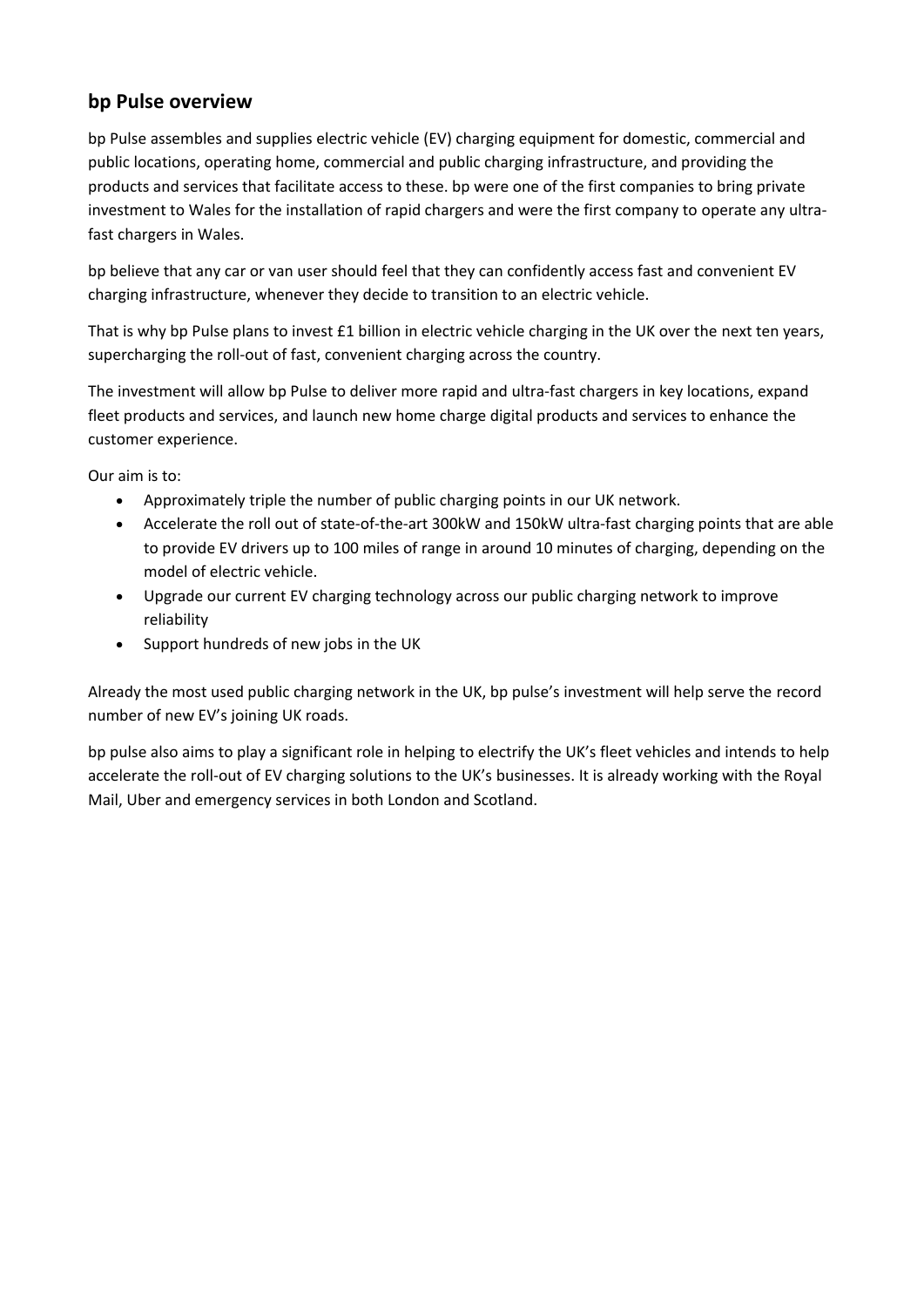## **Morgan and Mona overview**

- **bp** and its partner **EnBW** are preferred bidders on two projects located in the Irish Sea in UK Offshore Wind LR4 (Morgan = Yellow North, Mona = Yellow South).
- The Mona project is partially within Welsh waters (outside 12nm) and anticipated to make landfall and grid connection in Wales.
- The partners intend to jointly develop and operate to the offshore wind farms to contribute to the **UK's 40GW target for 2030**.
- Work has started on the first of the **two wind farms** for it to be operational in autumn 2028
- The Morgan and Mona projects have a combined potential generating **capacity of 3 GW**, sufficient to power the equivalent of approximately **3.4 million UK households with clean electricity and making a material contribution to the UK government's ambition for 40GW of new offshore wind generation by 2030**.



# **Project timeline (indicative)**

| 2021 | Habitats Regulations Assessment commenced by The Crown Estate (TCE)<br>$\bullet$ . |
|------|------------------------------------------------------------------------------------|
| 2022 | Expected signing of Agreement for Lease with The Crown Estate                      |
|      | Onsite environmental studies and project planning<br>$\bullet$                     |
| 2023 | Application for Development Consent Order (DCO), Marine License                    |
| 2025 | Contracts for Difference (CfD) auction for power off-take agreement                |
| 2026 | Expected Final Investment Decision (FID), TCE Lease                                |
| 2027 | • First grid connection for power export commissioning of offshore substations     |
| 2028 | Expected start – Commercial Operation Date (COD) for first project<br>$\bullet$    |
|      |                                                                                    |